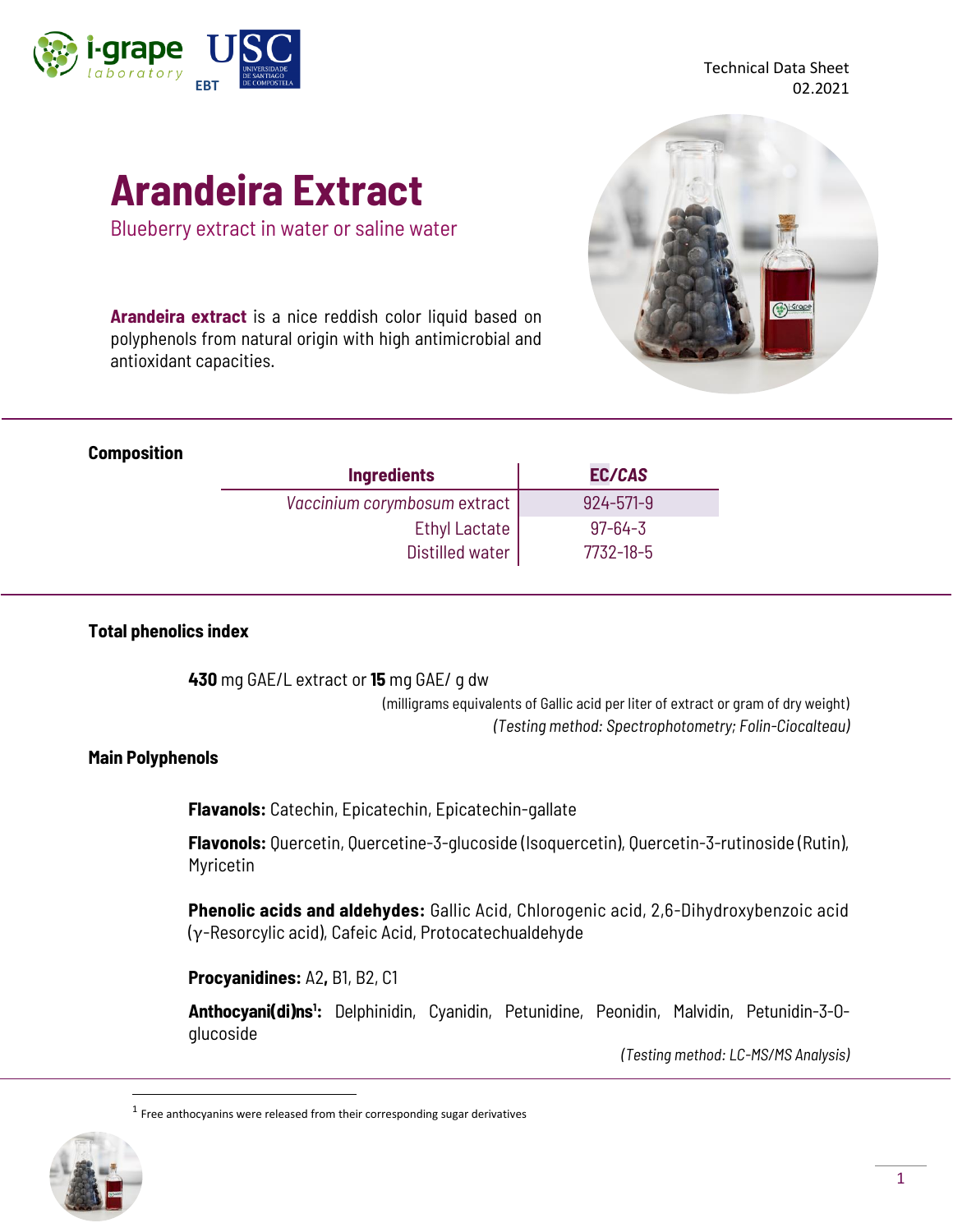



**Antimicrobial activity** The extract shows antibacterial and antibiofilm activities against multidrugresistant nosocomial pathogens, such as *Acinetobacter baumannii, Pseudomonas aeruginosa*, *Klebsiella pneumoniae*, *Escherichia coli*, *Enterobater aerogenes, Enterococcus faecium* and *Staphylococcus aureus*

**Antioxidant activity**<sup>2</sup> Relative effectiveness in free radical scavenging activity of the grape marc extracts compared to the common synthetic antioxidants BHT, BHA, metabisulphite and Vitamin E



*(Testing method: Spectrophotometry; ABTS)*

| <b>Extract Appearance</b> | Nice reddish color liquid, somehow between burgundy and carmine.<br>Odourless. Density (20 °C): 1.093 g/mL. pH = 3.60                                               |
|---------------------------|---------------------------------------------------------------------------------------------------------------------------------------------------------------------|
| <b>Dosage</b>             | It is recommended to homogenize <b>Arandeira extract</b> in a proportion between<br>$0.5\%$ and up to 5% (v/v) in the final product, depending on its final purpose |
| <b>Storage/Handling</b>   | Room temperature (< $25^{\circ}$ C/ 77 °F). Refrigeration, protection from light, and<br>excessive heat, recommended for optimal preservation                       |

 $^2$  The data, obtained by calculating the concentration required to neutralize half of the free radicals presents in the medium, provided by the ABTS reagent, show that the relative efficacy is equivalent to BHA, better than Vit E and much better than that of BHT and metabisulphite